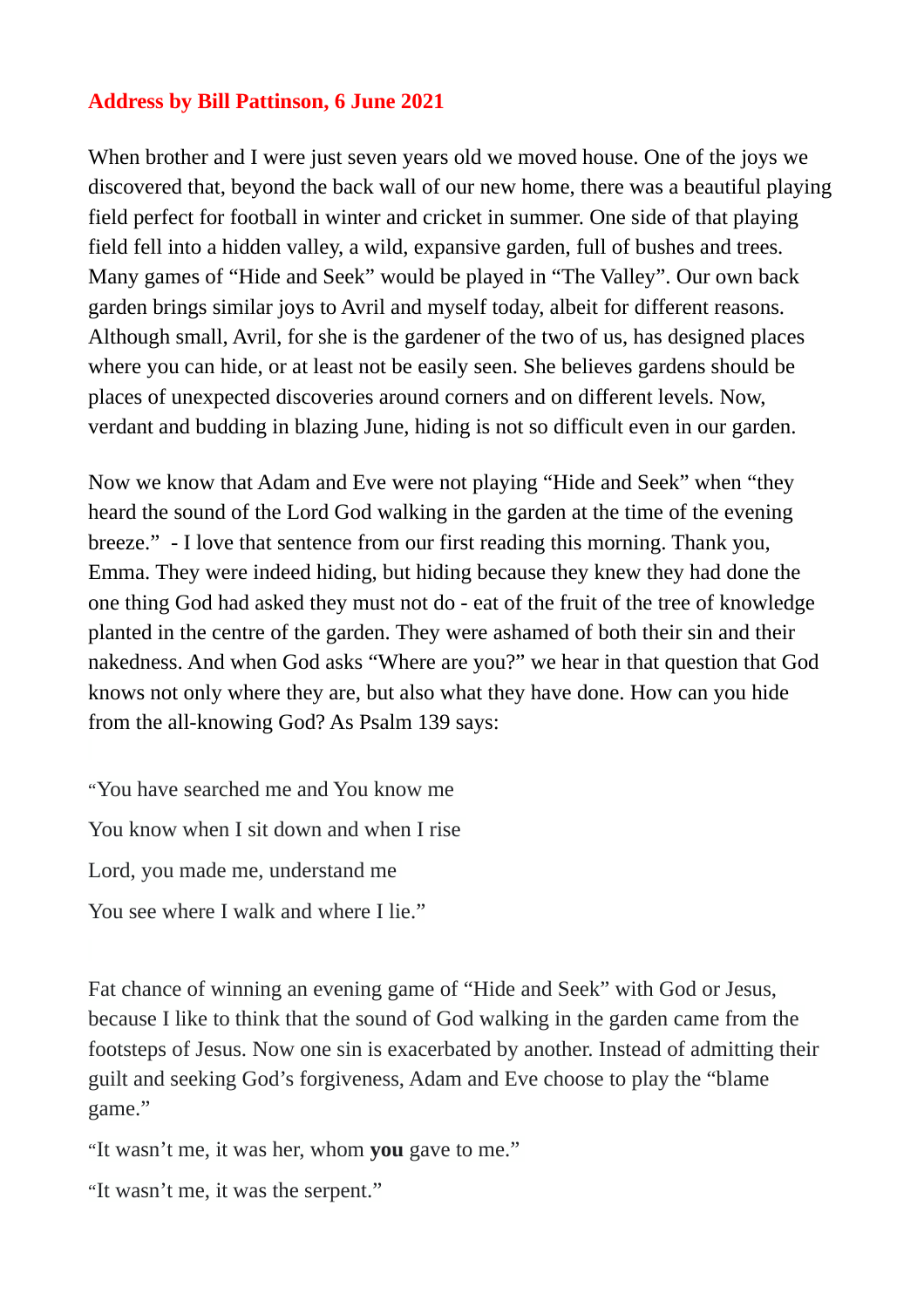How often have we heard that recently? How often have we played that game ourselves?

We also are presented with choices. We can blame someone or something for our wrong doings or seek God's forgiveness. We can listen to other voices or we can listen to Jesus when he comes calling, "Where are you?" At difficult and challenging times we can try and hide from Jesus or we can put our faith in him, walk with him, place our hand in his, follow in his footsteps, dance and sing with him. But who is this Jesus? What does he offer?

In this morning's Gospel Reading Jesus is accused first by his family of "being out of his mind." Then secondly by the scribes, who had specially come to see Jesus from Jerusalem, of being in cohorts with Beelzebub, better known as Satan. Immediately prior to these accusations Jesus had been followed by great crowds as he performed miracles, cast out demons, chose his twelve disciples. So busy was he, so hemmed in by the crowds, there was neither time nor place to eat. Perhaps his family believed he was out of his mind because he had left a prosperous carpentry business to become an itinerant preacher or that popularity had gone to his head? They certainly would have questioned the most unlikely group of disciples he had just chosen. The last straw was that his ministry meant he was missing his regular meal times. But when Jesus was told that his family were looking for him, he questioned who his family was. "Whoever does the will of God is my brother and sister and mother." Obedience to God's will would appear thicker than blood.

As for the accusation by the scribes that he drives out demons and performs miracles in the name of Beelzebub, Jesus questions how Satan can drive out Satan. The Devil would be fighting himself; Satan's house would be divided and a divided house quickly falls. I'm reminded of another game we used to play as boys based on the three musketeers. With sticks held aloft, joined at the apex, we would cry out, "All for one and one for all" or, as Dumas first wrote it, "Un pour tous, tous pour un". So powerful a statement that it is now the motto of Switzerland.

So, who is this Jesus? Viewpoints concerning the Lord Jesus Christ range from the sacred to the secular? As members of his family we call him Lord and Saviour. Jesus always stands before us as the image of unity, wholeness and integration. And what